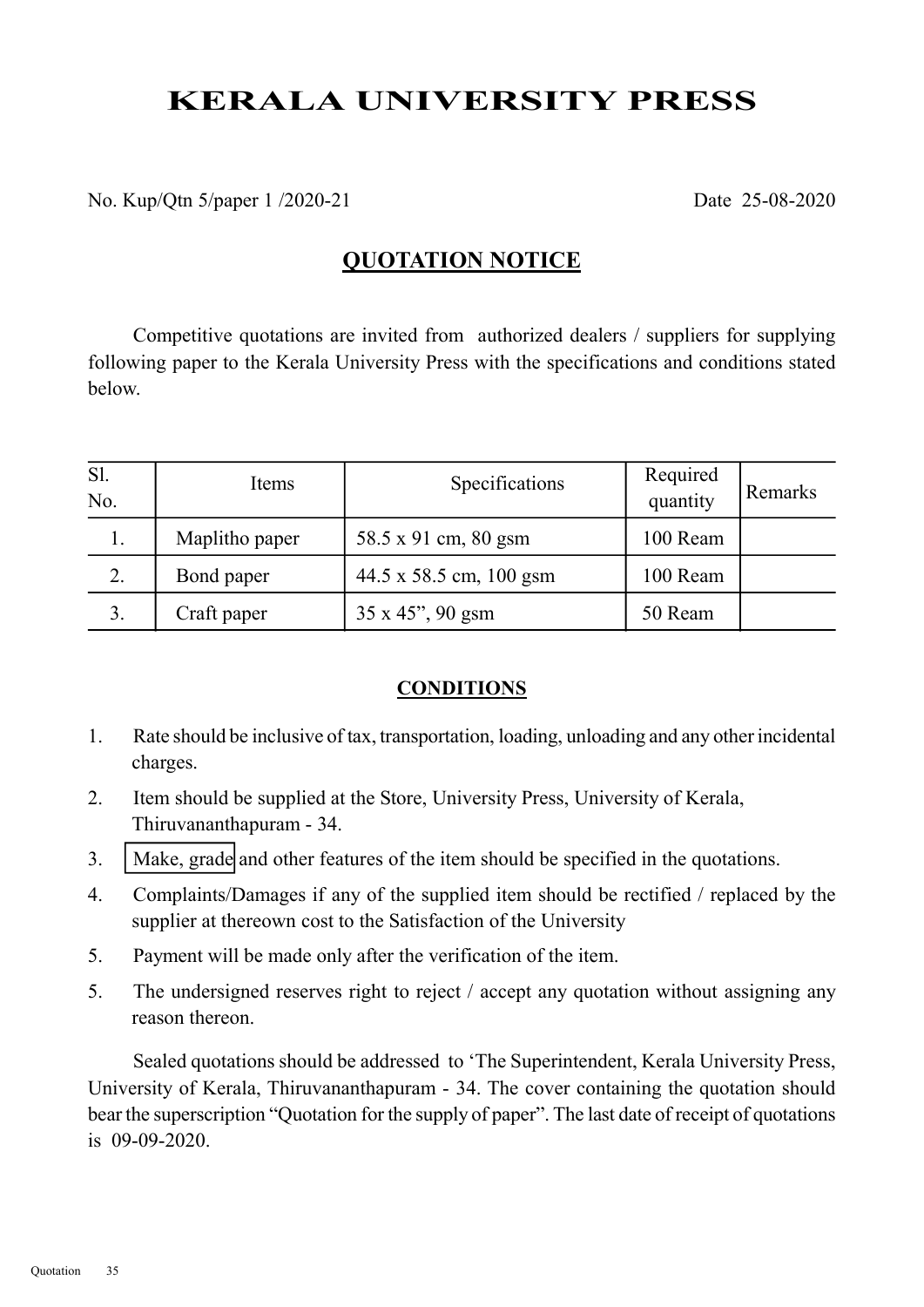# KERALA UNIVERSITY PRESS

No. Kup/Qtn 7/paper -3/ 2020-21 Date 25-08-2020

### QUOTATION NOTICE

Competitive quotations are invited from authorized dealers / suppliers for supplying Copier paper to the Kerala University Press with the specifications and conditions stated below.

| Sl.<br>No. | <b>Size</b> | Specifications              | Required<br>quantity | Remarks |
|------------|-------------|-----------------------------|----------------------|---------|
| 1.         | A3          | 29.7 x 42 cm, 70 gsm        | 500 Pkts.            |         |
| 2.         | A4          | $21 \times 29.7$ cm, 70 gsm | 500 Pkts.            |         |
| 3.         | Legal       | 21.5 x 35.5 cm 70 gsm       | 100 Pkts             |         |

#### **CONDITIONS**

- 1. Rate should be inclusive of tax, transportation, loading, unloading and any other incidental charges.
- 2. Item should be supplied at the Store, University Press, University of Kerala, Thiruvananthapuram - 34.
- 3. Make, grade should be specified otherwise quotations will be rejected.
- 4. Complaints/Damages if any of the supplied item should be rectified / replaced by the supplier at thereown cost to the Satisfaction of the University
- 5. Payment will be made only after the verification of the item.
- 5. The undersigned reserves right to reject / accept any quotation without assigning any reason thereon.

Sealed quotations should be addressed to 'The Superintendent, Kerala University Press, University of Kerala, Thiruvananthapuram - 34. The cover containing the quotation should bear the superscription "Quotation for the supply of paper". The last date of receipt of quotations is 09-09-2020.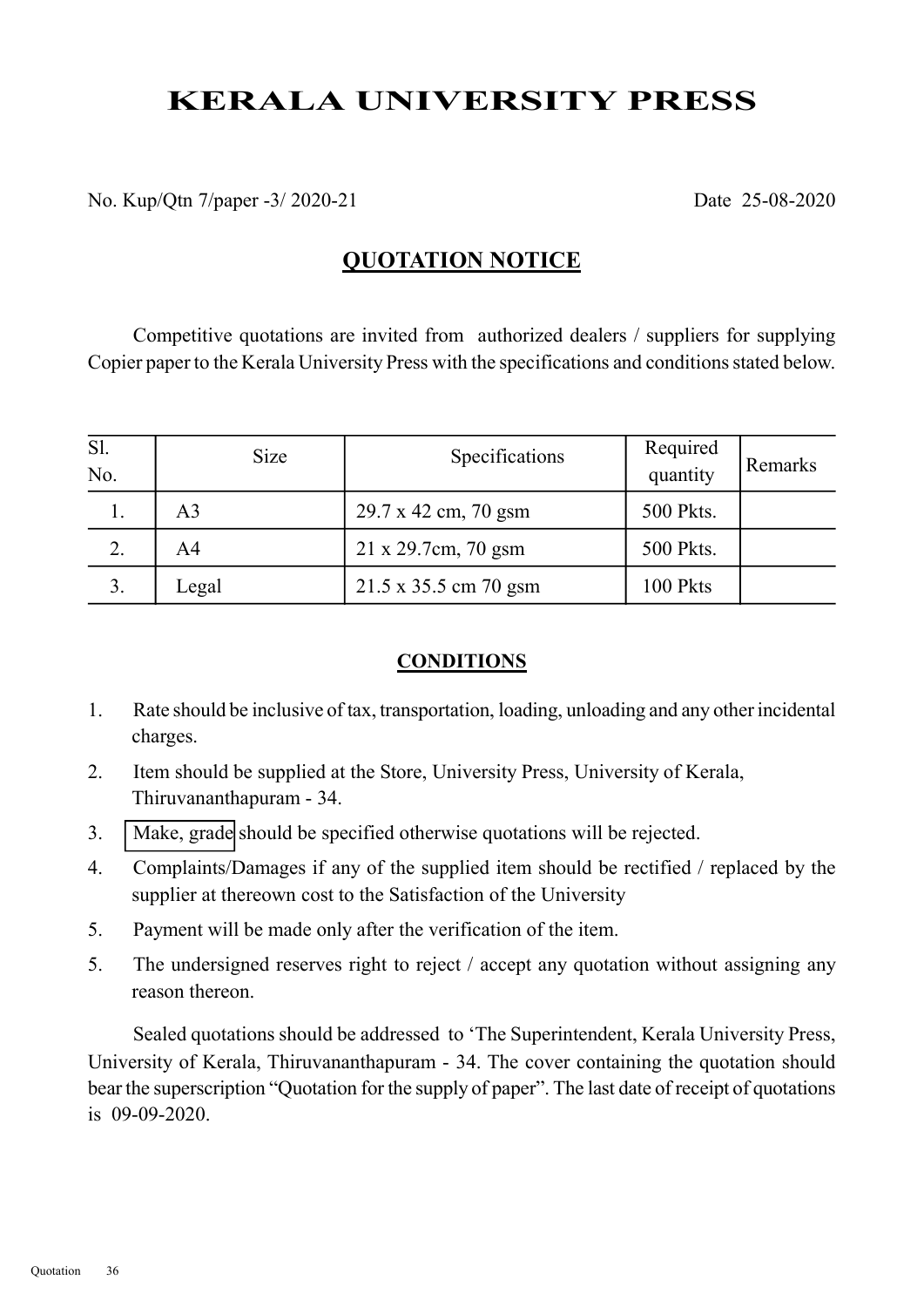# KERALA UNIVERSITY PRESS

No. Kup/Qtn 8/Paper -4/ 2020-21 Date 25-08-2020

### QUOTATION NOTICE

Competitive quotations are invited from authorized dealers / suppliers for supplying Tracing paper (Transparant Sheet)to the Kerala University Press with the specifications and conditions stated below.

| Sl.<br>No. | <b>Size</b>    | Specifications            | Required<br>quantity | Remarks |
|------------|----------------|---------------------------|----------------------|---------|
| 1.         | A <sub>3</sub> | 29.7 x 42 cm, 90/95 gsm   | 50 Pkts.             |         |
| 2.         | A4             | 21 x 29.7cm, 90/95 gsm    | 100 Pkts.            |         |
| 3.         | Legal          | 21.5 x 35.5 cm, 90/95 gsm | 25 Pkts              |         |

#### **CONDITIONS**

- 1. Rate should be inclusive of tax, transportation, loading, unloading and any other incidental charges.
- 2. Item should be supplied at the Store, University Press, University of Kerala, Thiruvananthapuram - 34.
- 3. Make, grade should be specified otherwise quotations will be rejected.
- 4. Complaints/Damages if any of the supplied item should be rectified / replaced by the supplier at thereown cost to the Satisfaction of the University
- 5. Payment will be made only after the verification of the item.
- 5. The undersigned reserves right to reject / accept any quotation without assigning any reason thereon.

Sealed quotations should be addressed to 'The Superintendent, Kerala University Press, University of Kerala, Thiruvananthapuram - 34. The cover containing the quotation should bear the superscription "Quotation for the supply of Tracing paper". The last date of receipt of quotations is 09-09-2020.